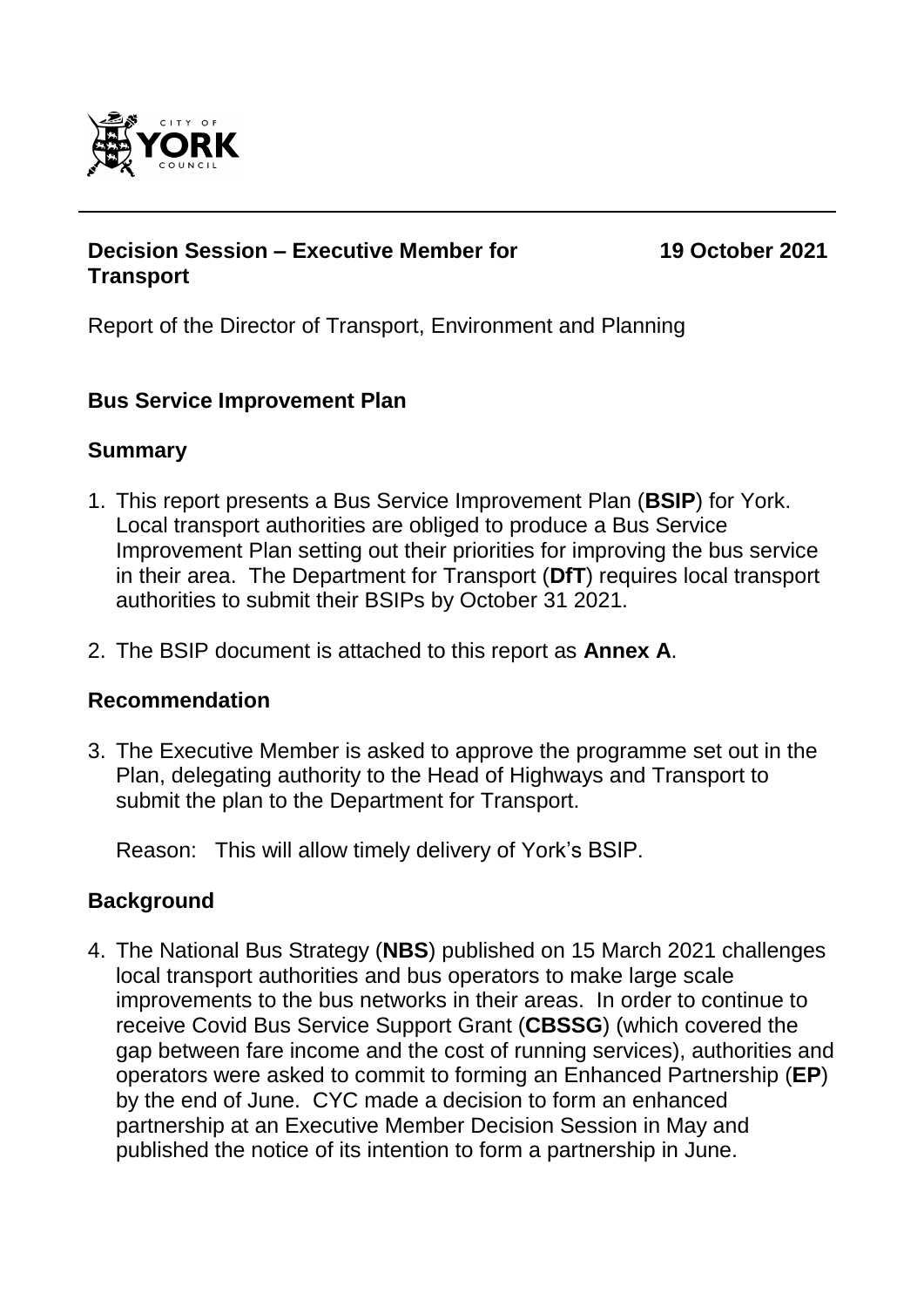- 5. Before the end of October, local transport authorities must publish a Bus Service Improvement Plan (**BSIP**), setting out how bus services will be improved in the local area. This report presents that Plan.
- 6. As well as being the framework for plans to improve bus networks, the BSIP, critically, is a bidding document to DfT for improvements to the network. As such it represents a rare opportunity to bid for capital, and particularly, revenue funding for network development. Local authorities have been advised that their BSIPS should be ambitious, with a particular emphasis on targeted fare reductions and bus priority measures.
- 7. However, the DfT also say in the BSIP guidance that, "*BSIPs…will necessarily be outlines…Their main purpose is to get everyone thinking about what questions need to be addressed in the area, to explore possible answers and to provide an early basis for funding decisions*". As such, the BSIP presented here is a relatively short document, on which there will be significant further work developing the plans and priorities set out in the document, particularly as the bus network reaches a mature state following the Covid pandemic.
- 8. A further crucial detail is that the DfT expects BSIPs to be refreshed and updated each year. Consequently, whilst it is helpful to indicate funding asks in the BSIP, it is not necessary at this stage to state all the funding requests in detail; this can be done in future BSIPs.
- 9. In areas where new or expanded mayoral authorities are being developed, the BSIP should be developed in a way which is conscious of this, with shared understandings relating to cross-boundary services and tickets and future development of policy. In early discussions there was a choice about whether York developed its own BSIP, or developed a joint BSIP with North Yorkshire. Ultimately the decision was taken to submit a York-specific BSIP, because of the different focus and development priorities of the York network, in comparison with that of North Yorkshire.
- 10. This does not preclude later development of a BSIP to reflect the transport priorities of a future combined authority area covering York and North Yorkshire.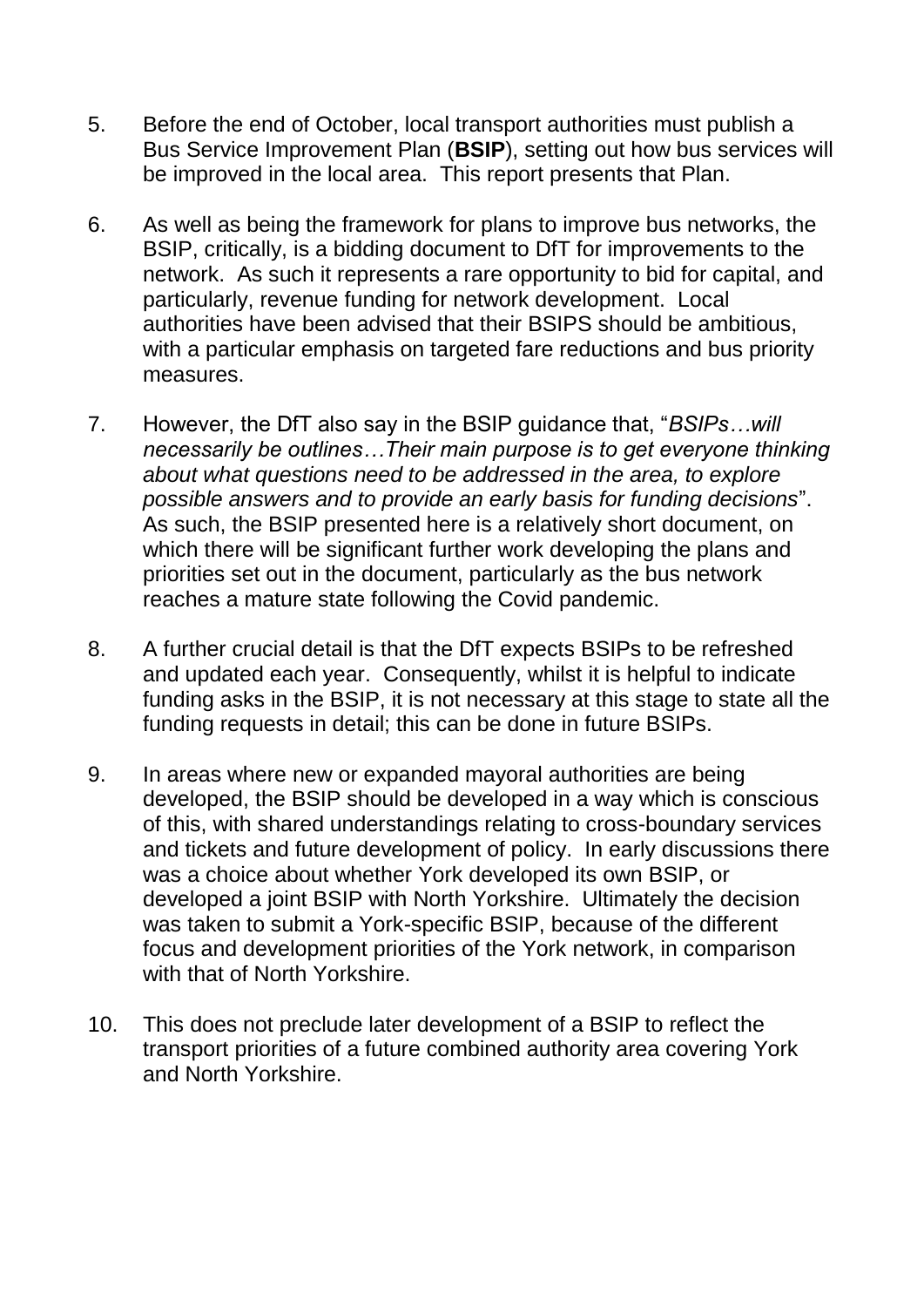## **Engagement**

11. Since the decision to form an Enhanced Partnership, York's bus operators have been engaged in devising the BSIP, through a regular programme of meetings. We have also had a regular series of meetings with North Yorkshire County Council, recognising the joint work done by the two authorities on some aspects of the bus service (e.g. concessionary fares) and the high number of bus routes that cross the boundary between York and North Yorkshire. East Riding of Yorkshire Council and West Yorkshire Combined Authority have also been engaged at various points in the process. York Bus Forum were asked to outline their priorities for developing the bus network and York Civic Trust have also produced a policy piece on developing the bus network, both of which have informed the BSIP. Consultation for Phase One of the Local Transport Plan, through the "Our Big Conversation" joint consultation on carbon/ climate change, transport and the local economy has also informed the BSIP.

# **Options**

- 12. Option 1 approve the submission of the BSIP
- 13. Option 2 reject the submission of the BSIP

# **Analysis of Options**

- 14. *Option 1 Approval of the BSIP Submission*. A BSIP is the framework for plans to improve bus networks. It will become a key supporting documents to the LTP. The BSIP is also a bidding document to DfT for improvements to the network. As such it represents a rare opportunity to bid for capital, and particularly, revenue funding for network development. Local authorities have been advised that their BSIPS should be ambitious, with a particular emphasis on targeted fare reductions and bus priority measures.
- 15. A crucial detail is that the DfT expects BSIPs to be refreshed and updated each year. Consequently, whilst it is helpful to indicate funding asks in the BSIP, it is not necessary at this stage to state all the funding requests in detail – this can be done in future BSIPs.
- 16. *Option 2 is to reject the submission of the BSIP*. This is not the recommended option as it limits the opportunities to gain funding to improve the bus services in the city.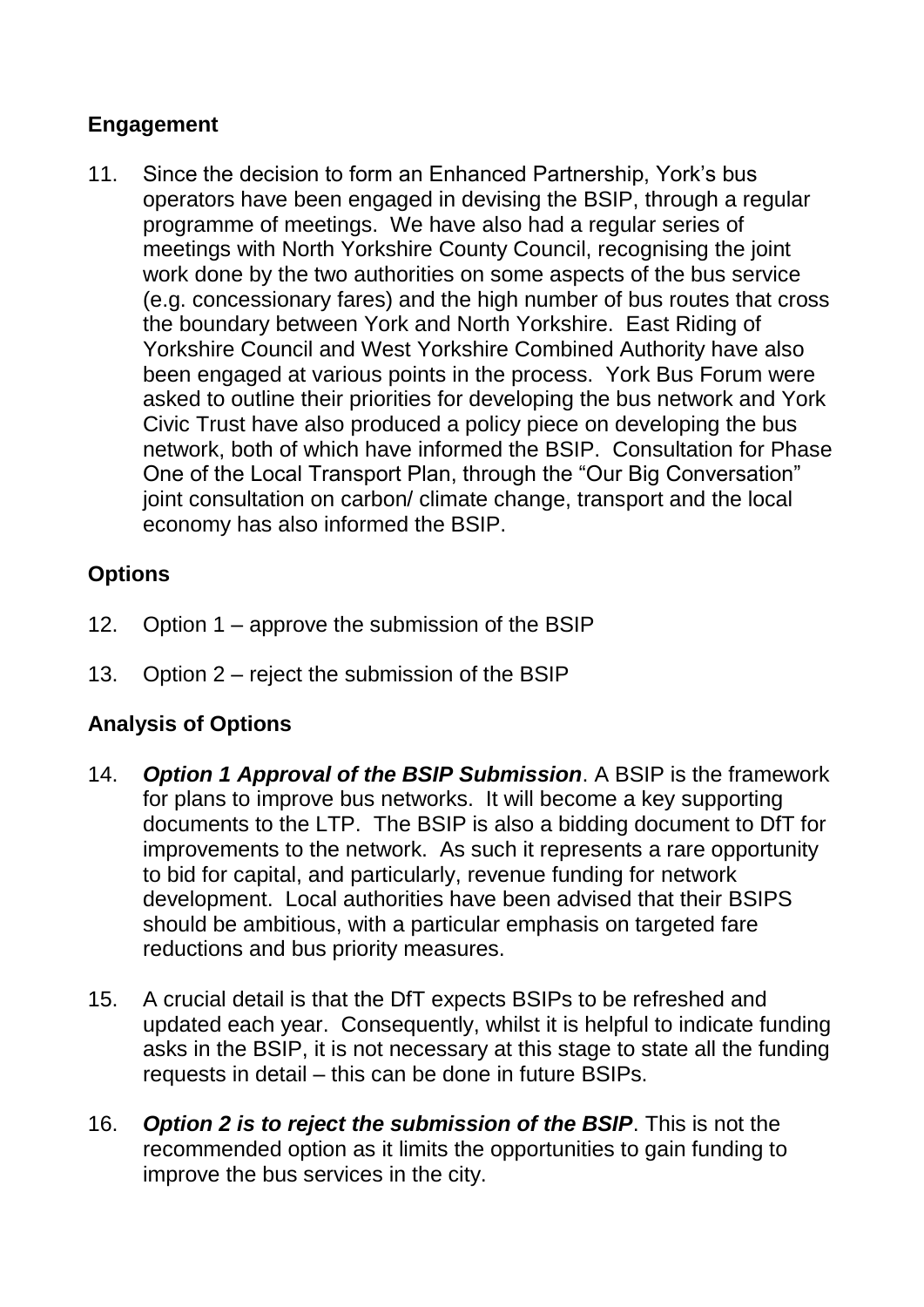# **Implications Financial**

- 17. A summary of the ask from Department for Transport is contained within Annex B.
- 18. The council received £100k to support the development of the BSIP and this funding has covered the cost of producing the plan.
- 19. The bid in the BSIP seeks significant funding from Government to support the implementation of the plan. The value of investment requested is summarised in the table below.

|         | 2022/23 | 2023/24 | 2024/25 | 3 Year | Post    |
|---------|---------|---------|---------|--------|---------|
|         |         |         |         | Total  | 2024/25 |
|         | £'000   | £'000   | £000    | £'000  | £'000   |
| Revenue | 3,000   | 3,550   | 3.150   | 9.700  | 2,850   |
| Capital | 2,150   | 17,750  | 4,150   | 24,050 | 11.150  |

- 20. There is no indication as to how much funding will be awarded but DfT guidance suggest that authorities will be given a formula-based allocation based on the quality of the BSIP with a separate tranche of funding for specific larger schemes.
- 21. Should the council be successful in receiving funding over the years the detailed proposals will need to be reported and considered by the Council's appropriate decision-making bodies prior to spending.

# **Legal**

22. *Funding Agreements – Subsidy Control Compliance -* Any external funding or financial assistance sought to deliver any part the BSIP will first need to assess by Legal Services, to ensure that receipt of said funding or assistance by CYC complies with the UK Subsidy Control Regime (what used to be known as State Aid).

Any external funding used to deliver an approved procurement strategy in compliance with the current Procurement Regime (see below) is unlikely to be considered an unlawful subsidy under the UK Subsidy Control Regime, as any competitively tendered supplies, works and/or services will have no impact on trade and investment and competition between the UK and its international trading partners. Funding or financial assistance received by CYC for the appointment of officers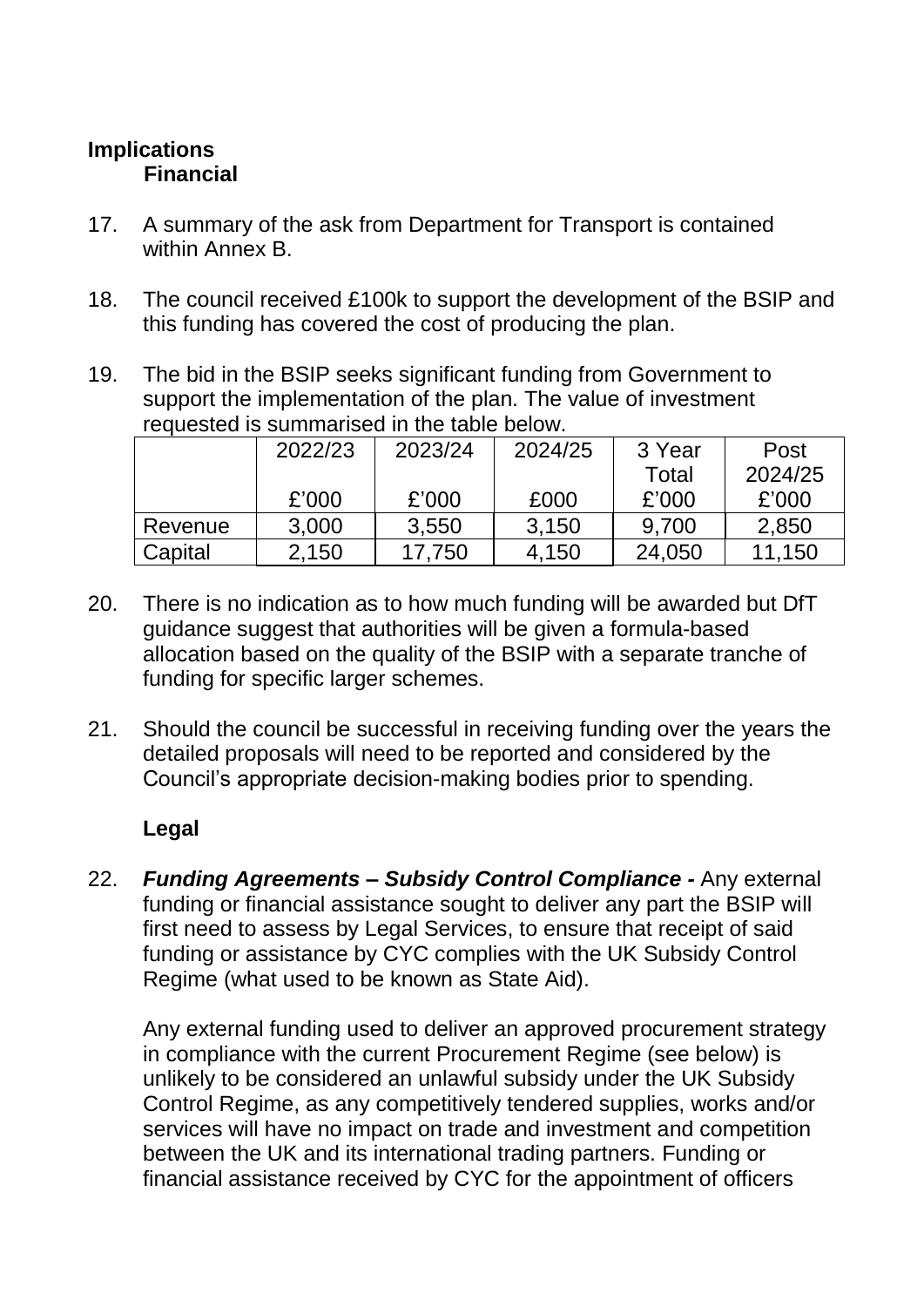required under BSIP, or to fund local community grants or assistance to members of the public will need further consideration on a case-by-case basis.

Further, any funding or financial assistance that CYC is granted must be subject to a binding written agreement, which will first need to be reviewed and vetted by Legal Services before being entered into by CYC.

23. **Commissioning of Supplies, Works and Services – Procurement Compliance** *–* Any supplies, works and services commissioned by CYC to deliver any part of the BSIP will be subject to the Council's Contract Procedure Rules (**CPRs**), and (where appropriate) the Procurement Regime currently in force under the Public Contract Regulations 2015 or the Concession Contract Regulations 2015.

Advice will need to be sought from both Legal Services and the Procurement Team on the application of the CPRs and the applicable Regulations before going out to the market, and any contracts for supplies, works and/or services where appropriate will need to be drafted by Legal Services prior to going out to the market and/or entering into any arrangements with suppliers.

# **Council Plan**

24. The measures proposed in the BSIP support the key core outcomes, which in turn reflect the key components of a good quality of life for our residents, most notably "Getting around sustainably", "A greener and cleaner city" and an "Open and effective Council".

## **Equalities**

25. The BSIP has an important role in promoting equality of access to the transport network and, by implication, to the opportunities afforded by use of York's transport network. As individual projects are brought forward individual Equalities Impact Assessments will need to be completed.

## **Risk Management**

26. The BSIP is primarily a bidding document. Care has been taken that the funding requests made in the BSIP do not expose City of York Council to ongoing revenue expenditure, including the revenue